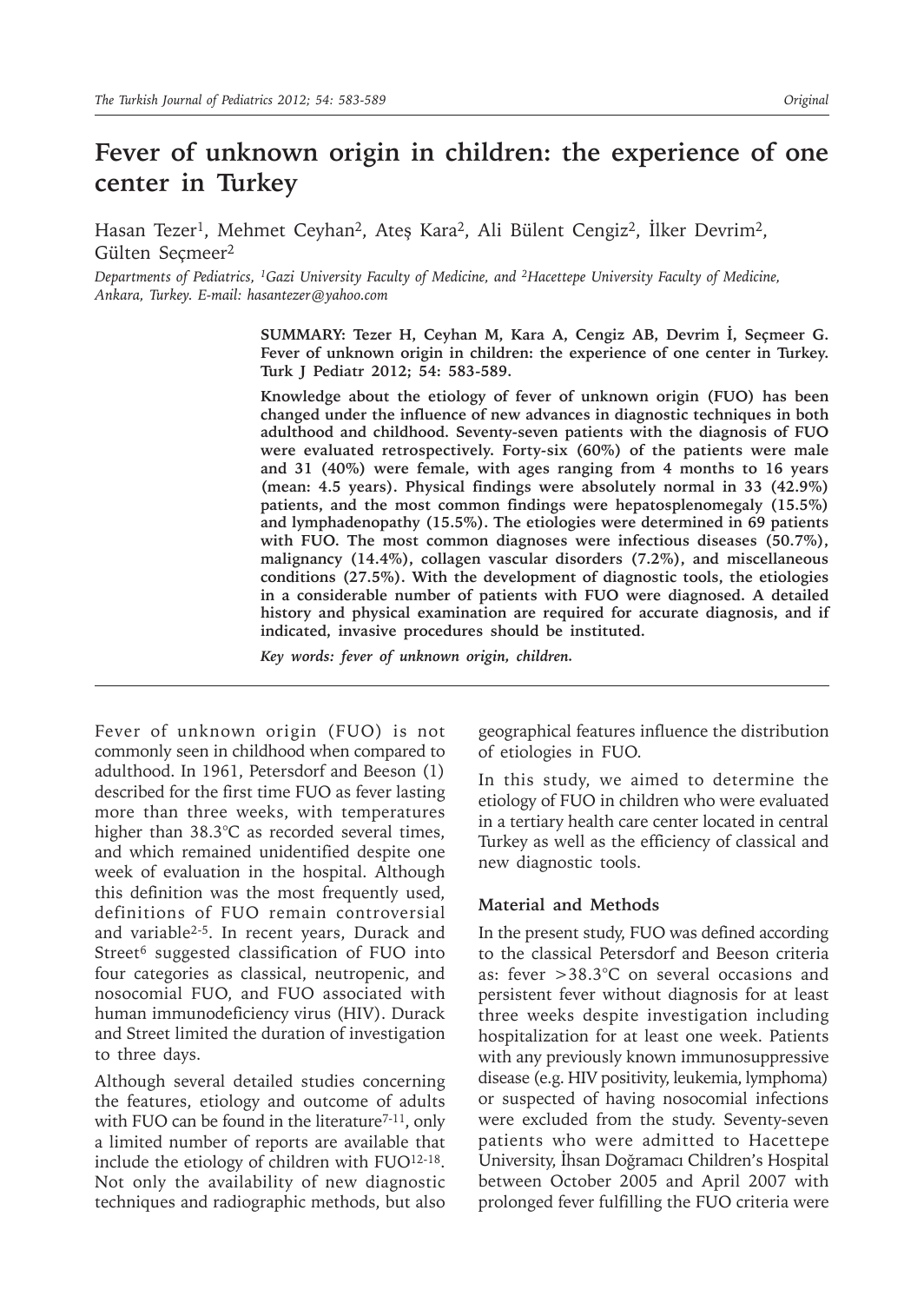### included in the study.

Medical reports of all patients were retrieved from a computerized database retrospectively, and all patients with FUO were evaluated prospectively. All patients had a detailed medical history and physical examination records. After this stage, the following laboratory investigations were performed step by step.

First phase: Complete blood count (CBC), erythrocyte sedimentation rate (ESR), peripheral blood smear, C-reactive protein (CRP), complete urine analysis, routine blood biochemistry, urine, stool and blood cultures, stool microscopy, and chest radiography were performed in all patients.

Second phase (due to results of tests in the first phase): Purified tuberculin test (PPD), nitroblue tetrazolium (NBT) test, anti-streptolysin O (ASO), antinuclear antibody (ANA), immunoglobulin (Ig) levels, complements 3 and 4, p-antinuclear antigens, serological tests for Epstein-Barr virus (EBV), mycoplasma, cytomegalovirus (CMV), toxoplasmosis, HIV, leishmaniasis, lyme, parvovirus, hepatitis A, B and C viruses, brucella, salmonella, and polymerase chain reactions (PCRs) for HIV and CMV were performed. Peripheral smears were also studied for malaria.

Third phase: Further radiological and invasive procedures including abdominal ultrasonography, computerized tomography (CT) scan , magnetic resonance imaging (MRI), bone marrow aspiration and biopsy, biopsy of lymph nodes, liver or other organs, molecular DNA analysis for familial Mediterranean fever (FMF) and hyper IgD syndrome, additional PCRs for Mycobacterium tuberculosis, echocardiography (ECHO), transesophageal echocardiography (TEE), and electromyelography (EMG) were performed if indicated. Lumbar puncture was performed upon suspicion of a central nervous system infection.

After evaluating children with prolonged fever according to the algorithms above, patients were categorized according to their etiology as fever due to infection, malignancy, collagen vascular disease, or miscellaneous conditions. If no evidence for the etiology of fever was detected and complete spontaneous recovery occurred, they were classified and defined as undiagnosed FUO.

Prior to enrollment in the study, an informed consent was obtained from the patient and his/her parents or local guardian and the study was approved by the Local Ethics Committee.

The statistical analysis was performed with Kruskal-Wallis variance analysis tests and chisquare tests by using the Statistical Package for the Social Sciences (SPSS) for Windows (SPSS Inc., Chicago, IL, USA).

## **Results**

The mean age of the study group was  $4.5 \pm 3.9$ years old (range: 4 months - 16 years) and the median age was 3 years. Eleven children (14.3%) were under 1 year, 37 (48.1%) were 1-5 years, 24 (31.2%) were 6-12 years, and 5 (6.5%) were  $>12$  years. Forty-six patients (59.7%) were male, while 31 patients (40.3%) were female.

The mean age was  $4.9 \pm 4.0$  (median: 3.0) years in patients with the infectious etiology,  $2.3 \pm 1.8$  (median: 2.0) years in patients with malignant diseases,  $5.6 \pm 2.5$  (median: 7.0) years in patients with collagen vascular diseases, and  $3.6 \pm 5.3$  (median: 1.1) years in patients with miscellaneous diseases. All the patients with collagen vascular diseases were aged 1-12 years while the patients in the malignancy group were less than 12 years old (Table I).

In 69 (89.6%) patients, the etiology was identified. Infections were found to be the most common cause of FUO (50.7%). The

| Causes (n)                    | $\langle 1 \rangle$ vear $(\% )$ | 1-5 years $(\%)$ | 6-12 years $(\% )$ | $>12$ years<br>$(\%)$    |
|-------------------------------|----------------------------------|------------------|--------------------|--------------------------|
| Infection (35)                | 3(8.6)                           | 16(45.7)         | 14 (40)            | 2(5.7)                   |
| Neoplasm (10)                 | 3(8.1)                           | 6(16.2)          | 1(2.7)             |                          |
| Collagen vascular disease (5) | $\overline{\phantom{a}}$         | 2(40)            | 3(60)              | $\overline{\phantom{0}}$ |
| Miscellaneous (19)            | 2(10.5)                          | 10(52.6)         | 5(26.3)            | 2(10.5)                  |
| Undiagnosed (8)               | 3(37.5)                          | 3(37.5)          | 1(12.5)            | 1 (12.5)                 |

**Table I.** Age Distribution of Patients with FUO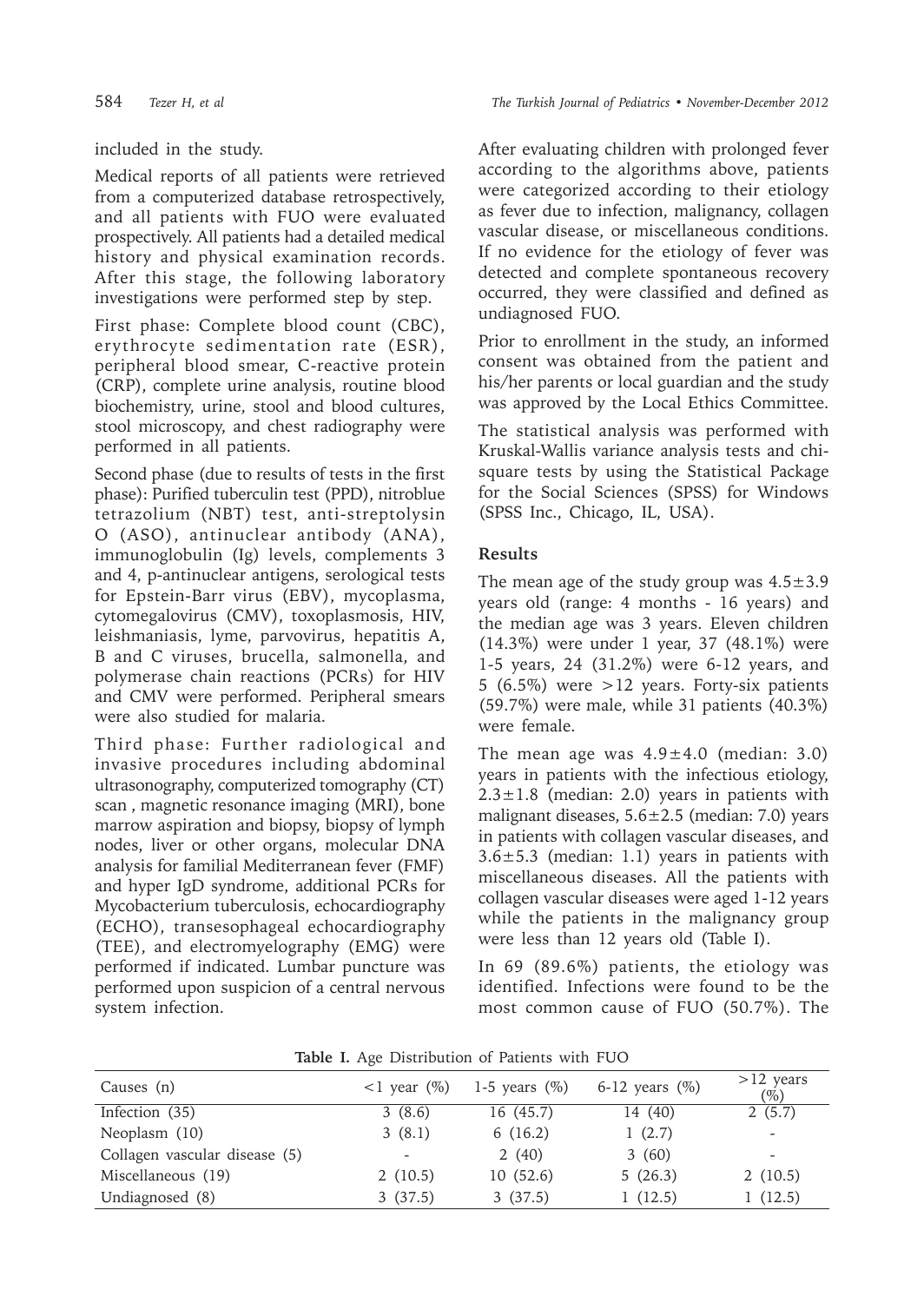other causes were as follows: malignancies in 10 (14.4%), collagen vascular diseases in 5 (7.2%), and miscellaneous diseases in 19 (27.5%) patients (Table II). The etiology of 8 (10.3%) patients remained unidentified despite investigation, and five of them showed spontaneous recovery.

The leading complaints of all patient groups were abdominal pain (25.8%), only fever (19.4%), myalgia and fatigue (15.5%), and arthralgia (11.5%). While the physical examination of 33 (42.9%) patients was normal, hepatosplenomegaly and lymphadenopathy were present in 31% of the patients, hepatomegaly in 6.4%, abdominal pain in 3.9%, membranous non-exudative tonsillitis in 3.9%, and muscular weakness in 3.9%.

Nearly 70% of the patients had a history of previous hospitalization, and 77.9% had a history of antimicrobial usage. Seventy percent of the patients had increased ESR ( $\geq$ 20 mm/ hour) and 57.1% of the patients had elevated

| Cause                            | ပ<br>n         | $\%$ |
|----------------------------------|----------------|------|
| Infection                        | 35             | 50.7 |
| Enteric fever                    | 5              |      |
| Urinary tract infection          | 5              |      |
| Epstein-Barr virus               | 4              |      |
| Respiratory tract infection      | 3              |      |
| Osteomyelitis                    | 3              |      |
| Cytomegalovirus infection        | 3              |      |
| <b>Brucellosis</b>               | 2              |      |
| Tuberculosis                     | 2              |      |
| Meningitis                       | 1              |      |
| Dental abscess                   | 1              |      |
| Parvovirus infection             | 1              |      |
| Kala-azar                        | 1              |      |
| Giardiasis                       | 1              |      |
| Human immunodeficiency virus     | 1              |      |
| Infective endocarditis           | 1              |      |
| Pott disease and psoas abscess   | 1              |      |
| Neoplasia                        | 10             | 14.4 |
| Acute lymphoblastic leukemia     | 4              |      |
| Acute myelogenous leukemia       | $\overline{2}$ |      |
| Juvenile myelomonocytic leukemia | 1              |      |
| Myelodysplastic syndrome         | 1              |      |
| Langerhans cell histiocytosis    | 1              |      |
| Germ cell tumor                  | 1              |      |
| Collagen vascular diseases       | 5              | 7.2  |
| Juvenile rheumatoid arthritis    | 5              |      |
| Miscellaneous                    | 19             | 27.5 |
| Familial Mediterranean fever     | 8              |      |
| Kawasaki disease                 | $\mathfrak{Z}$ |      |
| Diabetes insipidus               | $\overline{2}$ |      |
| Central fever                    | $\overline{2}$ |      |
| Toxic polyneuropathy             | 1              |      |
| Hemophagocytic syndrome          | 1              |      |
| Chronic granulomatous disease    | 1              |      |
| Hyper IgD syndrome               | 1              |      |
| Total                            | 69             | 100  |

**Table II.** Final Diagnosis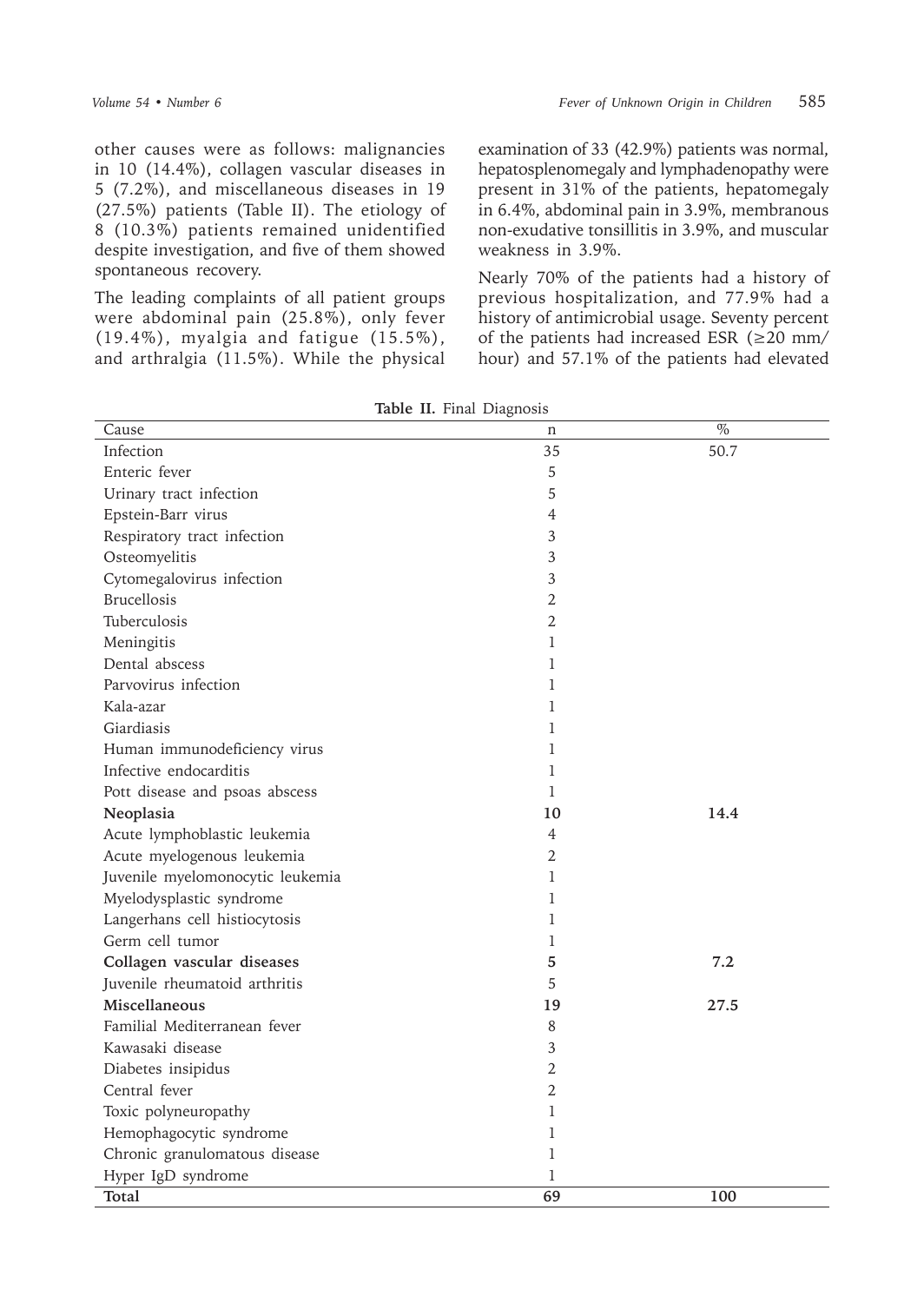| Table III. Laboratory Parameters of the Patients |                      |                      |                 |                |
|--------------------------------------------------|----------------------|----------------------|-----------------|----------------|
|                                                  | <b>WBC</b>           | <b>PLT</b>           | <b>ESR</b>      | <b>CRP</b>     |
| Groups                                           | min-max              | min-max              | min-max         | min-max        |
|                                                  | $\lceil mm^3 \rceil$ | $\lceil mm^3 \rceil$ | $\lceil$ mm/hr] | [mg/dl]        |
| Infection                                        | 1500-22000           | 26000-1137000        | $5 - 88$        | $0.1 - 76$     |
|                                                  | $12531 \pm 7157$     | $387514 \pm 214561$  | $34.3 \pm 20.6$ | $7.3 \pm 13.1$ |
| Neoplasia                                        | 1400-97300           | 7000-778000          | $5 - 100$       | $0.1 - 10$     |
|                                                  | $23350 \pm 27863$    | $325500 \pm 247798$  | $45 \pm 32.1$   | $4.2 \pm 3.7$  |
| Collagen vascular                                | 11300-19200          | 607000-800000        | 87-105          | $0.5 - 19.6$   |
| diseases                                         | $15180 \pm 3019$     | $700800 \pm 84307$   | $87 \pm 24.9$   | $7.8 \pm 7.1$  |
| Miscellaneous                                    | 5800-21000           | 23000-659000         | $2 - 69$        | $0.1 - 24$     |
|                                                  | $11526 \pm 5156$     | $349684 \pm 148498$  | $28.9 \pm 24.5$ | $4.1 \pm 6.4$  |
| Undiagnosed                                      | 2400-29500           | 177000-899000        | $2 - 46$        | $0.3 - 7$      |
|                                                  | $29500 \pm 12712$    | $337712 \pm 232268$  | $17.7 \pm 16.8$ | $1.9 \pm 2.3$  |

CRP levels  $(\geq 1 \text{ mg/dl})$  (Table III). Nine percent of the patients had thrombocytopenia, 18% had thrombocytosis, 58.4% had anemia, and 26.4% had leukocytosis. The mean duration needed for the exact diagnosis of FUO was 8.2 $\pm$ 5.9 (median: 6.0) days for infections. 11.4±6.8 (median: 10.5) days for malignancies,  $6.4 \pm 2.8$  (median: 6) days for collagen vascular diseases, and  $17\pm10.4$  (median: 18) days for miscellaneous groups.

Enteric fever and urinary tract infections were the most frequently observed infection in patients with FUO. Previous suboptimal antibiotic usage and negative blood and urine cultures were the main causes for delay in the diagnosis of enteric fever and urinary tract infections.

All patients with collagen vascular diseases had associated thrombocytosis and anemia, and 100% of these patients had elevated ESR and 80% had elevated CRP levels. There was no significant statistical difference between the other three groups according to means of white blood cell count, hemoglobin levels, and ESR (p>0.05). Platelet count and ESR were found to be significantly elevated in patients with collagen vascular diseases, when compared to the other three groups  $(p<0.05)$ .

Non-invasive procedures were helpful in the diagnosis in 71% of the patients, while invasive procedures (cerebrospinal fluid (CSF) aspiration, bone marrow aspiration, lymph node

| Diagnostic procedure                  | n              | $\%$ |
|---------------------------------------|----------------|------|
| Serology/PCR/Culture                  | 21             | 30.4 |
| Biopsy/aspiration                     | 13             | 18.8 |
| Clinical course                       | 10             | 14.5 |
| Radiology (CT/MRI/P-A thoracal graph) | 9              | 13.0 |
| DNA analysis                          | 9              | 13.0 |
| Water deprivation test                | $\mathfrak{D}$ | 2.9  |
| Bone scintigraphy                     |                | 1.5  |
| Transesophageal echocardiography      |                | 1.5  |
| Lumbar puncture                       |                | 1.5  |
| Nitroblue tetrazolium test            |                | 1.5  |
| Electromyelography                    |                | 1.5  |
| Total                                 | 69             | 100  |

|  |  |  | Table IV. Useful Diagnostic Procedures |  |
|--|--|--|----------------------------------------|--|
|--|--|--|----------------------------------------|--|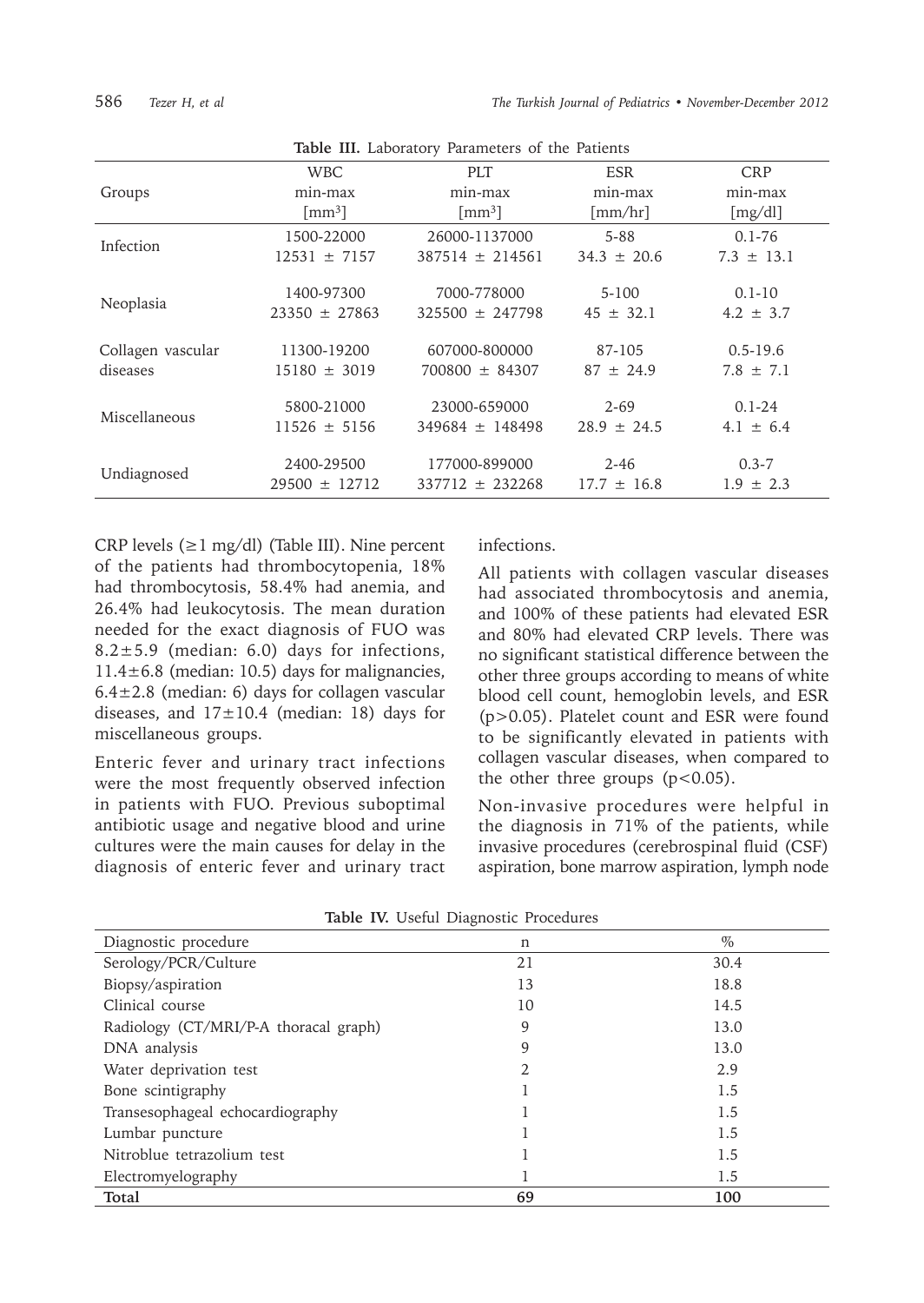biopsy, TEE) were useful in the diagnosis of 29% of the patients with FUO. Biopsy and bone marrow aspiration were observed to be helpful in visceral leishmaniasis, hemophagocytic syndrome, tuberculosis, and malignancies (Table IV).

Salmonella infections were diagnosed with a combination of Widal agglutination titers and isolation of *Salmonella typhi* in stool and blood cultures. The diagnosis of urinary tract infections was based on recurrent positive urine cultures. Among the infectious diseases, brucella diagnosis was difficult because of the negative blood cultures and non-specificity of brucella agglutination test. The diagnosis of respiratory tract infection was confirmed with chest radiography or thoracal CT. Two of our patients were diagnosed as central nervous system tuberculosis: one of them was diagnosed by cranial imaging methods/lumbar puncture (high protein, reduced glucose level and positive PCR) and the other by isolation of *Mycobacterium tuberculosis* in the CSF. EBV-specific antibody tests and blood CMV PCR and liver biopsy (in 2 cases) were useful for diagnosis of specific viral infections. In one patient, culture-negative endocarditis was diagnosed by TEE revealing vegetations and clinical findings. One patient with recurrent infections was diagnosed as HIV infection by HIV serology and Western blot method. CT revealed psoas abscess in one patient suffering vertebral deformity following a major trauma, and he was diagnosed as Pott disease. Another child with prolonged fever and rash was diagnosed as parvovirus infection with the positive parvovirus PCR and specific serological tests.

Among the malignancies, leukemias were the leading diseases, followed by myelodysplastic syndrome (MDS), cranial germ cell tumors, and Langerhans cells histiocytosis.

In our study, juvenile rheumatoid arthritis (JRA) was the only leading cause in the collagen vascular disease group that was diagnosed by excluding other diagnoses. Among the miscellaneous causes, the most common disease was FMF, which had varying atypical presentations that led to delay in diagnosis and required confirmation with DNA mutation analysis. For three patients with Kawasaki disease, the definite diagnosis was achieved with specific ECHO findings and clinical

features. One patient with liver abscess was diagnosed as chronic granulomatous disease supported by NBT test. Other rare causes of FUO were toxic polyneuropathy, hyper IgD syndrome, secondary hemophagocytosis, diabetes insipidus, and central fever.

Three patients died during the study period. Two of the patients died from their primary disorders and one died before a diagnosis was obtained. The diagnoses of the two patients were HIV and solid malignancy.

### **Discussion**

As new diagnostic techniques were developed, the conventional definition of FUO somehow lost its practical usage $4,8,19$ . Since hospitalization for investigation for FUO increases expenditures, today, a trend of investigating patients with FUO as outpatients has been emerging, and FUO was redefined as fever that remains undiagnosed despite three or more outpatient visits6. While in some studies, FUO was defined as fever lasting for at least 14 days and uncertain diagnosis after the first investigation in the clinic20,21, in our study, as in most of the studies in the literature, this duration was accepted as 21 days18,22,23. A careful medical history and physical examination are still the mainstays of the diagnostic approach in FUO4,24-26.

The etiology of FUO in both adulthood and childhood has changed under the influence of new advances in diagnostic techniques. Thus, invasive procedures were required less often for the etiologic diagnosis in FUO. With the help of new diagnostic procedures, the ratio of undiagnosed cases with FUO has been decreasing in recent years<sup>1,7,9</sup>. Despite these advances, FUO remains an important and difficult problem for clinicians. The distribution of causative agents in FUO was reported to be affected by the child's age and the season in which the study was performed<sup>7,9,12,15</sup>.

The most common etiological categories were reported to be infections, collagen tissue diseases and malignancies15,17,18,20,27-30 in several studies from Turkey and other countries. Ordinarily, malignancies were reported to rank third following the collagen tissue diseases<sup>15,18,20,27,28,31</sup>, but in our study, the ratio of malignancies in FUO patients (14.4%) was higher than the ratio of collagen tissue diseases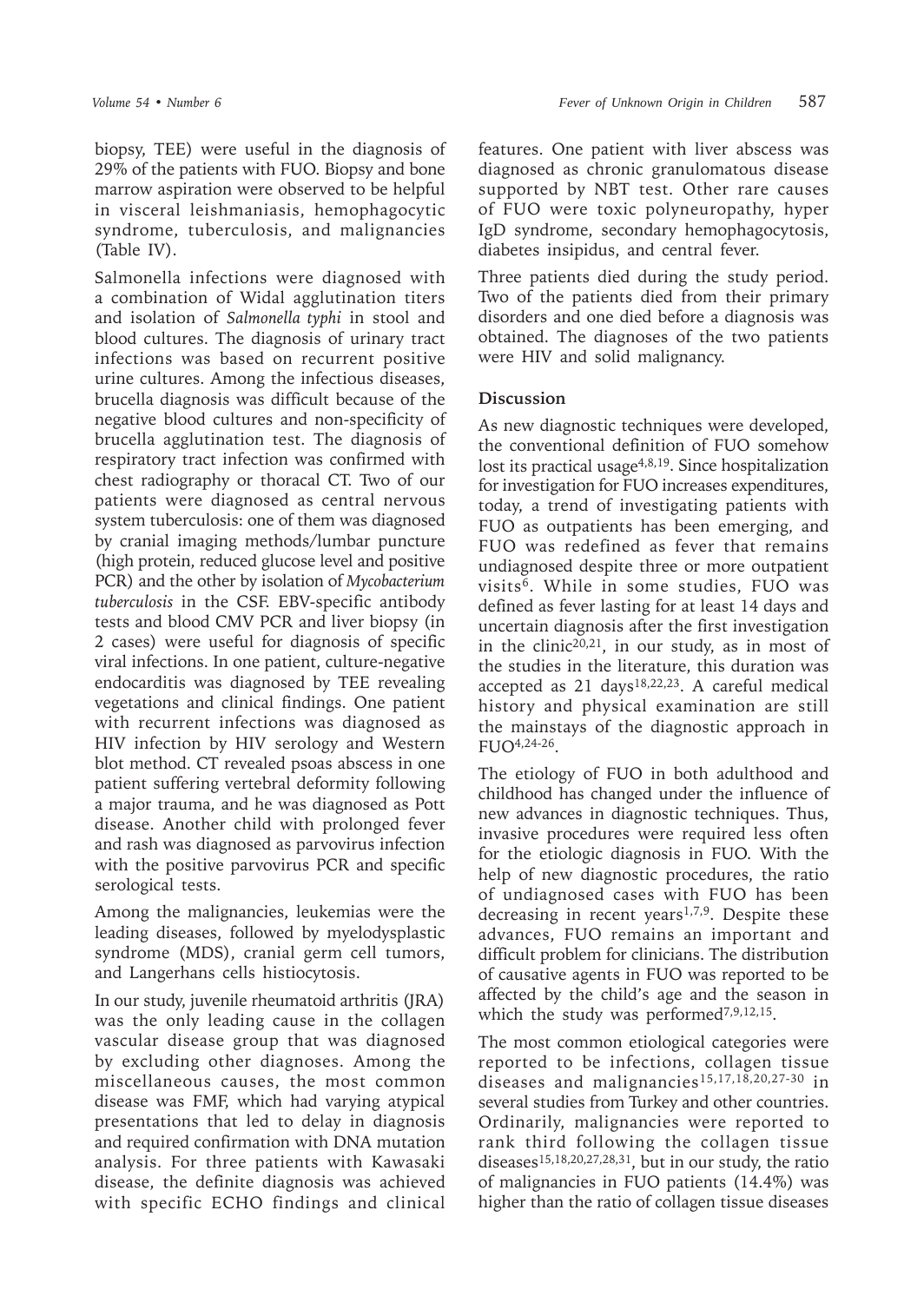588 *Tezer H, et al The Turkish Journal of Pediatrics • November-December 2012*

(7.2%). Since our hospital is a tertiary health care center and nearly all of our patients were referred from other hospitals, we assumed that collagen vascular disorders were more easily diagnosed with non-complicated tests compared to malignant diseases.

Infections were found to be the most common cause, reported by many studies as ranging from 32-86%15,18,20,21,29-31. In one study concerning FUO, while infections were reported to be present in one-third of the infants with FUO20, its incidence declined for older ages. Pizzo et al.15 reported that infections were found to be the cause of two-thirds of the prolonged fever in children under 6 years. Chiang and Chang32 reported that the most common cause of prolonged fever in children was infectious disease, with the highest incidence according to age distributions in those under 2.5 years old. Respiratory tract infections were the most common form of infections in patients with FUO in these three studies. In our study, the leading cause of FUO in all age groups was infections, with the highest ratio (85.7%) in children between 1 and 12 years old. In our study, the infection ratio in young children was not as high as reported before<sup>32</sup>. This finding could be due to development of new molecular assays (real-time PCR, etc.), which were not available at the time of some of the other studies and have enabled a decrease in the ratio of undiagnosed respiratory infections.

Inappropriate usage of antimicrobial drugs, increased numbers of immunosuppressed patients, worldwide usage of antimicrobial drugs in poultry, and increased number of intensive care units had led to multidrugresistant microorganisms that present themselves in a wide spectrum of diseases. Nearly 78% of our patients had a history of previous antimicrobial therapy before referral to our hospital. Previous antimicrobial usage prevents the isolation and growth of microorganisms in cultures and decreases the ratio of positive blood cultures (decreasing the amount of bacteria in circulation). Furthermore, previous antimicrobial therapy prevents the seroconversion in diseases such as enteric fever and salmonella infections. As a result, previous antimicrobial therapy is one of the factors playing a major role in the diagnostic delay in FUO patients. In five patients with previous

antimicrobial usage history, the diagnosis of urinary tract infection was reached with multiple cultures after ceasing the antimicrobial therapy, confirming the negative effect of previous antimicrobial usage.

Primary CMV infections are rarely symptomatic in immunocompetent persons $33$ . CMV causes a mononucleosis-like syndrome with clinical features such as prolonged fever, myalgia, and cervical lymphadenopathy33. EBV and early HIV infections should be differentiated in such cases34. Despite the advances in molecular biology, the diagnosis of viral diseases is not always easy for the clinician because of atypical presentations. In our cases, CMV infection was confirmed by specific serology and by using blood CMV PCR and in two patients with additional liver biopsy. Although all reported cases of CMV infections in immunocompetent patients have been self-limiting, there have been some sporadic cases, including our case, in which a deteriorated clinical condition was present and required specific antiviral therapy.

Since 20% of the patients with malignancies were reported to have osteoarticular findings<sup>16</sup>, unsurprisingly, bone and joint pain/swelling are one of the key points in FUO patients for reaching a diagnosis. Since in these cases osteoarticular complaints were prominent, the diagnosis of malignancies could be reached with the help of bone marrow aspiration and biopsy35,36. In our study group, two of the 10 patients with malignancies had joint pain, and one patient had been misdiagnosed as collagen tissue diseases instead of malignancy. Another issue in our study was the patients whose bone marrow aspiration demonstrated blasts as less than 5% of the population, since this amount can be seen in chronic infections, drugs and metabolic disorders. One patient with FUO in our study was diagnosed as MDS after intense investigation with the help of bone marrow aspiration. Thus, in such cases, bone marrow biopsy could differentiate pediatric MDS from these diseases.

In conclusion, a final diagnosis was reached in 90% of the cases with FUO. Infections were the leading cause in all ages, followed by malignancies and collagen vascular disorders. Despite the advances in science and technology, FUO is still an important and difficult problem for clinicians. A careful and detailed medical